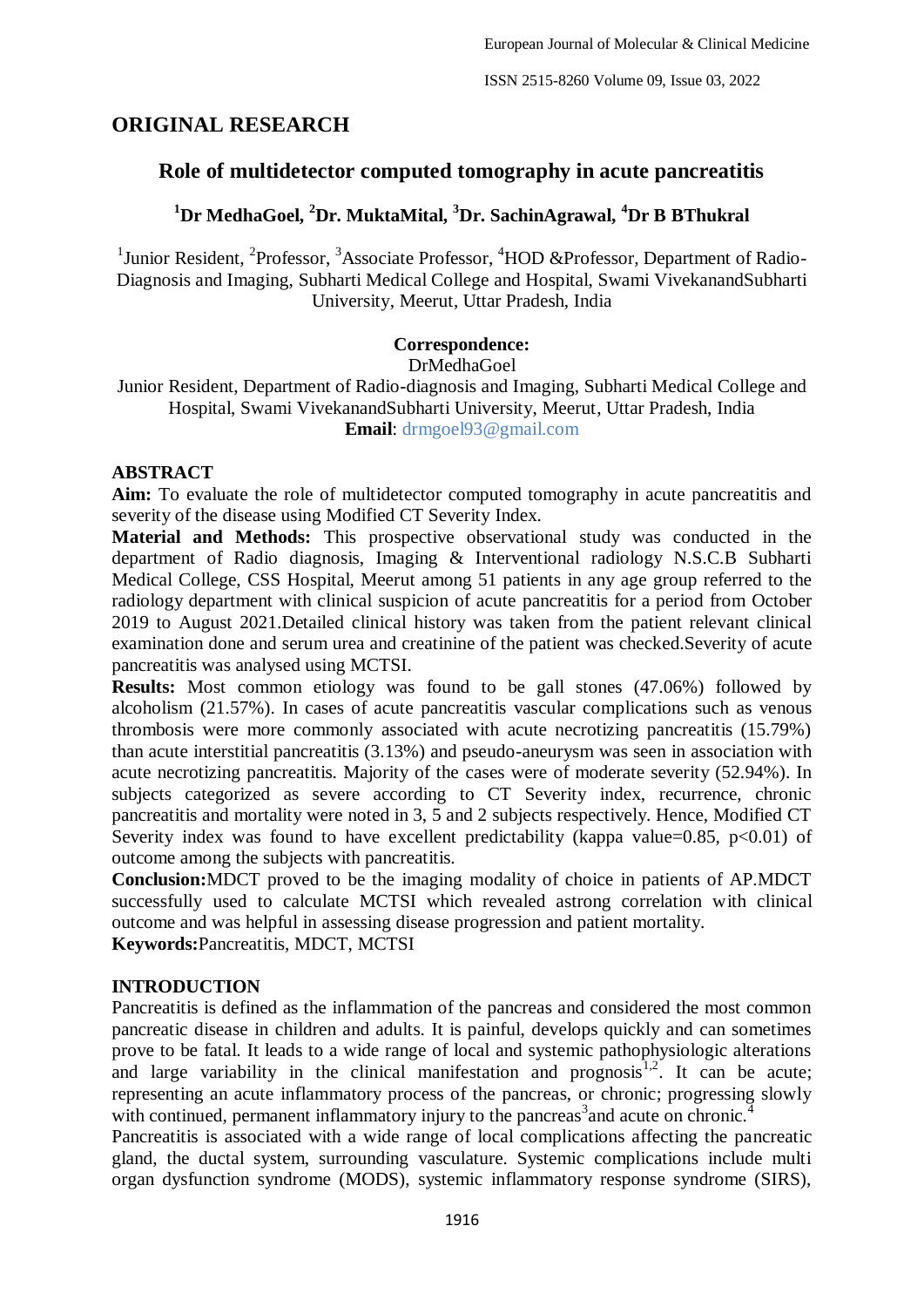disseminated intravascular complications (DIC), exacerbation of pre-existing co-morbidity, such as coronary artery disease or chronic lung disease precipitated by acute pancreatitis.<sup>5,6</sup>

Grading of the severity is done by single prognostic indicators (e.g. serum blood urea nitrogen, creatinine, hematocrit, levels of C-reactive protein, procalcitonin), Clinical scoring systems that incorporate physiologic and laboratory parameters (the Ranson score, Systemic Inflammatory Response Syndrome (SIRS), Bedside Index of Severity in AP (BISAP), and Acute Physiology and Chronic Health Evaluation (APACHE-II score) and imaging scoring systems.<sup>7</sup>

Besides the clinical and biochemical approach many imaging modalities are readily available to help narrow down the differentials and reach the diagnosis. Imaging plays a crucial role in reaching the diagnosis, assessing the severity and associated complications. In some cases it can further help guide intervention for management of these complications.<sup>7</sup>

CT is the modality of choice and is the gold standard imaging for staging and grading of acute pancreatitis and its complications and also for guiding interventions in certain cases. The ideal time for performing CT scan is atleast 72 hours after the onset of symptoms to best assess the full extent of the disease. <sup>8</sup>However, it is expensive, exposes patient to ionizing radiation and has less sensitivity in identifying gallstones of biliary ductal stones.MRI is better in detecting mild acute pancreatitis and has a high sensitivity and specificity for choledocholithiasis and congenital pancreatic anomalies. MRI is superior to CT and ultrasound in this regard, with the advantage of not requiring IV contrast administration. The disadvantages however are that it is a costly investigation and has limited availability and takes longer. 9

The use of both ERCP and MRCP has been increasing in the past decades. Advantage of MRCP is that it is non-invasive, can be performed without the use of intravenous contrast media and carries little risk whereas ERCP is an invasive procedure however, it can help in biliary decompression and thus prove to be therapeutic as well as diagnostic.<sup>10</sup>

The CT severity index was given by Balthazar et al in 1990, but initially it did not include extrapancreatic complications<sup>11</sup> and to overcome these drawbacks, in 2004 Mortele et al introduced Modified CTSI (MCTSI),which is a more simpler and easier index which also takes into account extrapancreatic complications and has had better correlation with clinical outcome.<sup>12</sup>.

With this background, the present study was conducted to evaluate the role of multidetector computed tomography in acute pancreatitis and severity of the disease using Modified CT Severity Index.

## **MATERIALS AND METHODS**

The present prospective observational study was conducted in the department of Radio diagnosis, Imaging & Interventional radiology N.S.C.B Subharti Medical College, CSS Hospital, Meerut.The study was conducted on 51 patients for a period from October 2019 to August 2021.

The subjects were selected according to the following inclusion and exclusion criteria:

## **INCLUSION CRITERIA**

- All patients in any age group referred to the radiology department with clinical suspicion of acute pancreatitis.
- Altered biochemical parameters (serum amylase, serum lipase) in favor of acute pancreatitis
- Ultrasonography suggestive of acute pancreatitis and known case of chronic pancreatitis with features of acute symptoms.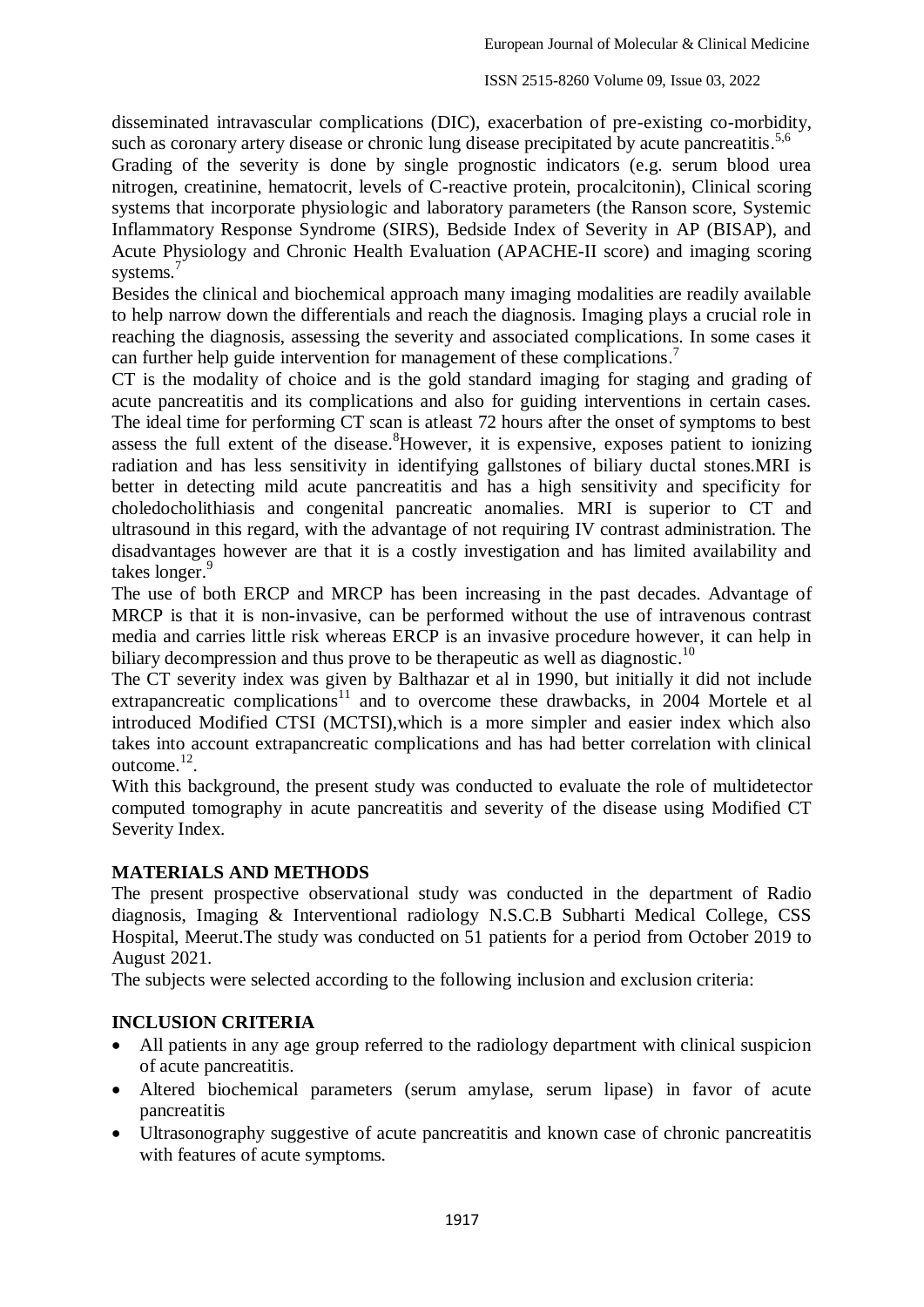## **EXCLUSION CRITERIA**

- Patients with chronic pancreatitis
- Other pancreatic pathology like pancreatic malignancy, cyst.
- Any previous pancreatic surgery.
- Contraindicated cases for contrast study.
- Pregnant females.

### **METHODOLOGY**

- Detailed clinical history was taken from the patient relevant clinical examination done and serum urea and creatinine of the patient was checked.
- Informed consent was taken.
- The study protocol for all procedures was approved by the Institutional Review Boardfor Ethical Clearance of ChatrapatiShivajiSubharti Hospital and was performed inaccordance with the Code of Ethics of the World Medical Association according to the Declaration of Helsinki of 1975, as revised in 2000. All patients were asked to sign a written consent form prior to commencement of the study.
- CT examination was done on Phillips Ingenuity 128 Slice (MDCT).



## **Figure 1: Philips Ingenuity Core 128 Multidetector CT scanner used in the study**

- Imaging and diagnosis of Acute Pancreatitis was made as per departmental protocols. Axial sections were taken. Coronal and Sagittal reformatting was done. Care was taken to follow the As Low as Reasonably Achievable (ALARA) approach to keep patient radiation exposure to a minimum level.
- **Non contrast scan** was taken
- **Contrast scan** Approximately 50 to 60 ml of 350mg I/ml nonionic iodinated contrast (Omnipaque) was administered IV for optimal study results according to the weight of the patients. Patients with deranged renal function were excluded from the study.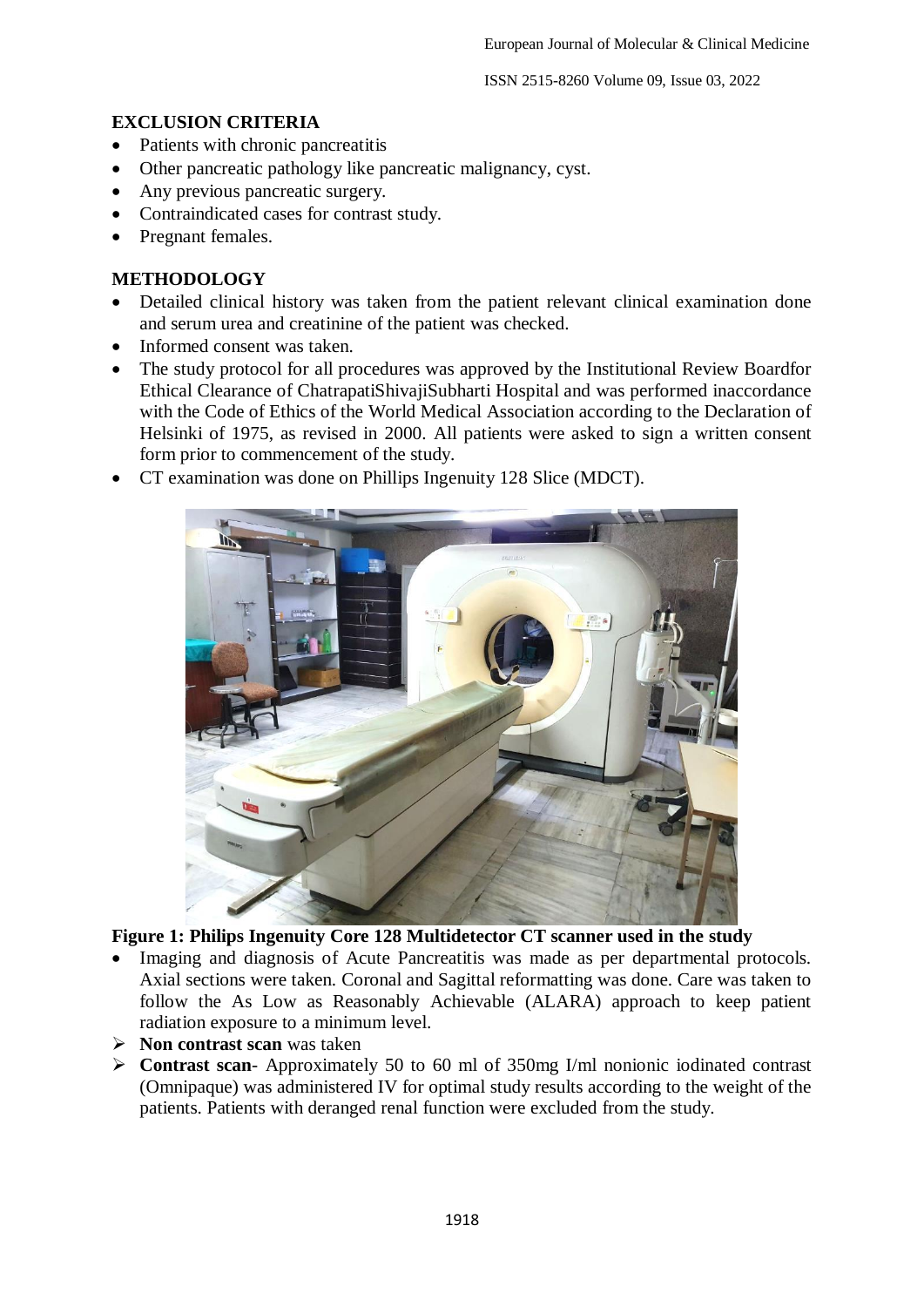| <b>Points</b><br><b>Prognostic Indicator</b> |                                                    |  |  |  |
|----------------------------------------------|----------------------------------------------------|--|--|--|
| Pancreatic inflammation                      | Normal pancreas                                    |  |  |  |
|                                              | Intrinsic pancreatic abnormalities with or without |  |  |  |
|                                              | inflammatory changes in peripancreatic fat         |  |  |  |
|                                              | Pancreatic or peripancreatic fluid collection or   |  |  |  |
|                                              | peripancreatic fat necrosis                        |  |  |  |
| Pancreatic necrosis                          | None                                               |  |  |  |
|                                              | $< 30\%$                                           |  |  |  |
|                                              | $>30\%$                                            |  |  |  |
| Extrapancreatic                              | One or more of the following: Pleural effusion,    |  |  |  |
| complications                                | ascites, vascular complications, parenchymal       |  |  |  |
|                                              | complications, or gastrointestinal tract           |  |  |  |
|                                              | involvement                                        |  |  |  |

| <b>Assessment of Severity:</b> It was analysed using MCTSI as mentioned below: |  |  |  |
|--------------------------------------------------------------------------------|--|--|--|
|--------------------------------------------------------------------------------|--|--|--|

| The MCTSI was calculated by summing<br>these values and acute pancreatitis was then<br>categorized as: |                  |  |  |  |
|--------------------------------------------------------------------------------------------------------|------------------|--|--|--|
| Mild pancreatitis                                                                                      | MCTSI score 0-2  |  |  |  |
| Moderate pancreatitis                                                                                  | MCTSI score 4-6  |  |  |  |
| Severe pancreatitis                                                                                    | MCTSI score 8-10 |  |  |  |

- Data was collected in structured data collection forms.
- All the findings and observations were coded and entered in Excel master sheet.

## **STATISTICAL ANALYSIS**

Data so collected was tabulated in an excelsheet, under the guidance of statistician and analysed using statistical analysis (SPSS 24.00 for windows; SPSS inc, Chicago, USA). Reliability was assessed using kappa analysis and the level of significance was set at  $p < 0.05$ .

### **RESULTS**

Out of 51 subjects of any age group that were referred to the department, there was male preponderance accounting for 54.9% of the cases with females accounting for 45.1% of the total cases. The study group comprised of patients ranging from 6 to 79 years of age. The maximum number of patients was seen in the age groups of 31-40 (21.57%) and 51-60 (19.61%). Minimum subjects were from the age group of  $\langle 10 \rangle$  years (1.96%) followed by 11-20 years (7.84%). Most common etiology was found to be gall stones (47.06%) followed by alcoholism (21.57%). Least common etiology was found to be drug induced (1.96%) pancreatitis followed by trauma (3.92%) as shown in table 1.

**Table 1: Distribution of participants according to their presenting complaints and Etiological patternin acute pancreatitis**

| <b>Clinical Features</b>   | N  | $\frac{0}{0}$ |
|----------------------------|----|---------------|
| Pain in abdomen            | 33 | 64.71         |
| Pain radiating to the back | 17 | 33.33         |
| Guarding                   | 13 | 25.49         |
| Tenderness                 | 22 | 43.14         |
| Fever                      | 11 | 21.57         |
| Vomiting                   | 31 | 60.78         |
| <b>Etiology</b>            |    |               |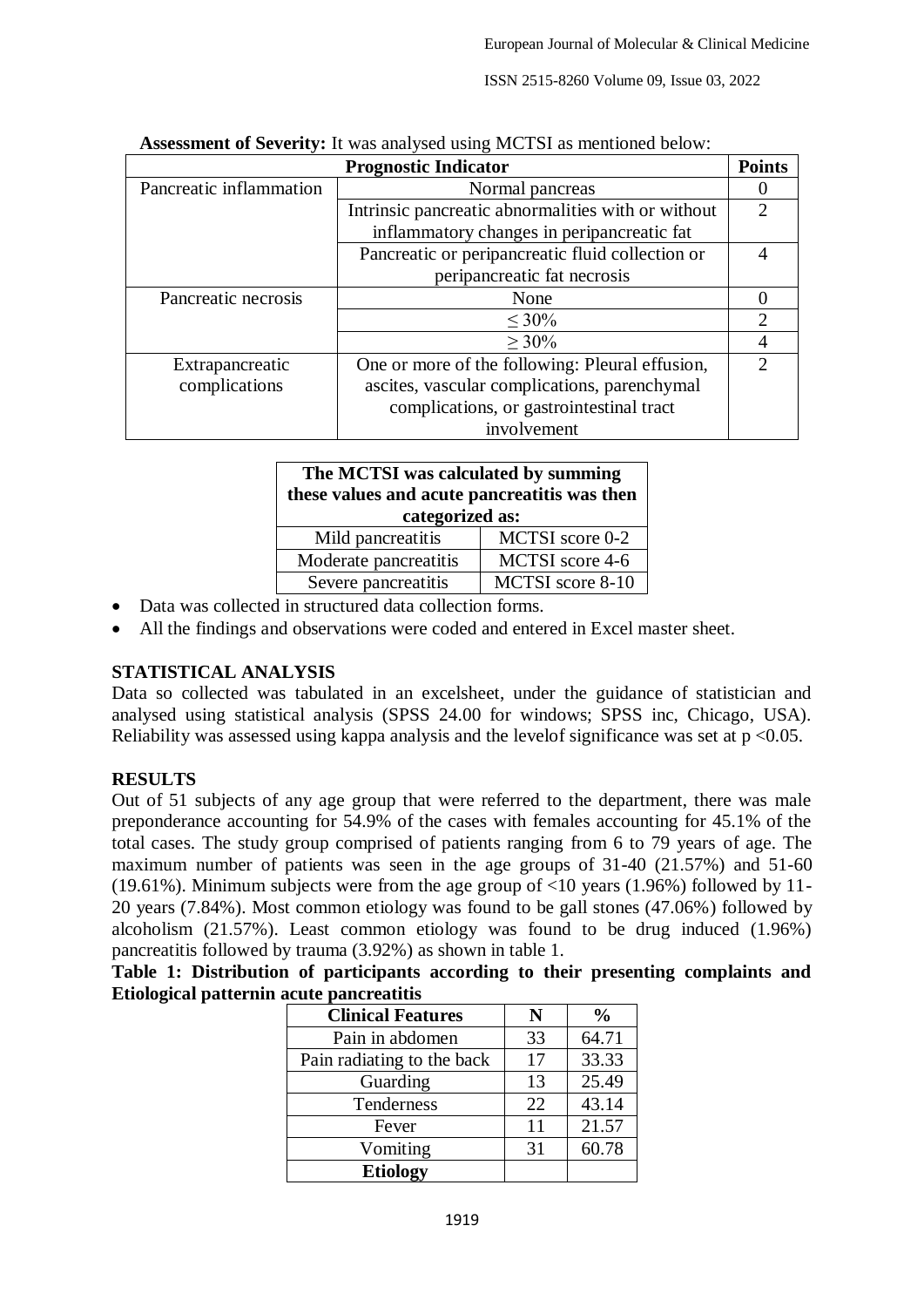| Alcoholism     | 11 | 21.57 |
|----------------|----|-------|
| Gall stones    | 24 | 47.06 |
| Trauma         |    | 3.92  |
| Hyperlipidemia | n  | 11.76 |
| Drug induced   |    | 1.96  |
| Idiopathic     |    | 13.73 |

Biochemical parameters viz. amylase and lipase was elevated in 54.9% and 64.7% of the patients. Elevated lipase levels were more commonly associated with acute pancreatitis (graph 1).





According to CT, acute interstitial type of pancreatitis was seen in majority of the cases (62.7%) and acute necrotic pancreatitis was reported in fewer cases (37.25%). Amongst the CT findings in acute interstitial pancreatitis bulky pancreas, peripancreatic fat stranding and peri-pancreatic fluid were the most common findings and were seen in 81.25%, 68.75% and 59.38% of the cases respectively. Thickening of renal fascia and pleural effusion was revealed in 50% of the cases. Ascites (28.13%), inflammatory thickening of stomach and bowel wall (28.13%) and pseudocyst formation (18.75%) were less commonly seen imaging findings. Amongst the CT findings in acute necrotizing pancreatitis major findings were; bulky pancreas (73.68%), peripancreatic fat stranding (68.42%), peri-pancreatic fluid (52.63%) and pleural effusion (78.95%). Inflammatory thickening of stomach and bowel wall and ascites was revealed in 47.37% of the subjects each. Necrotic fluid collections and walloff necrosis was found among 31.58% and 26.32% of the subjects respectively (table 2).

| . .<br>o<br><b>Pancreatitis</b>                   | N  | $\frac{6}{9}$ |
|---------------------------------------------------|----|---------------|
| <b>Acute Interstitial Pancreatitis</b>            | 32 | 62.75         |
| Bulky pancreas                                    | 26 | 81.25         |
| Peripancreatic fat stranding                      | 22 | 68.75         |
| Peri-pancreatic fluid                             | 19 | 59.38         |
| Pseudocyst                                        | 6  | 18.75         |
| Thickening of renal fascial                       | 16 | 50.00         |
| Inflammatory thickening of stomach and bowel wall | 9  | 28.13         |
| <b>Pleural Effusion</b>                           | 16 | 50.00         |
| Ascites                                           | 9  | 28.13         |
| <b>Acute Necrotic Pancreatitis</b>                | 19 | 37.25         |

| Table 2: Type of acute pancreatitis based on CT findings |  |  |  |  |
|----------------------------------------------------------|--|--|--|--|
|----------------------------------------------------------|--|--|--|--|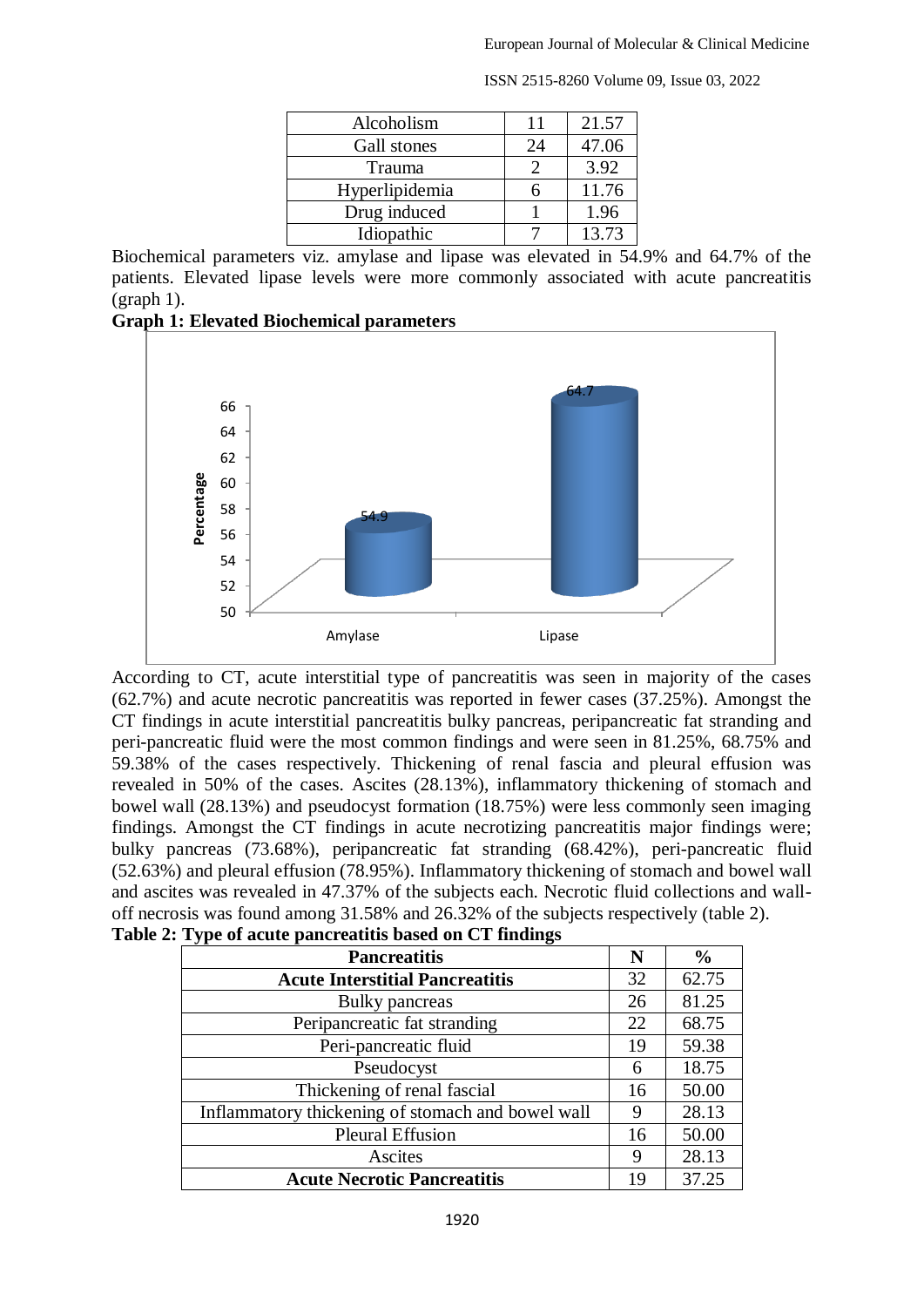| Bulky pancreas                                    | 14             | 73.68 |
|---------------------------------------------------|----------------|-------|
| Peripancreatic fat stranding                      | 13             | 68.42 |
| Peripancreatic Fluid                              | 10             | 52.63 |
| <b>Wall-off Necrosis</b>                          | $\overline{5}$ | 26.32 |
| Necrotic fluid collections                        |                | 31.58 |
| Thickening of renal fascia                        | 9              | 47.37 |
| Inflammatory thickening of stomach and bowel wall |                | 42.11 |
| <b>Pleural Effusion</b>                           |                | 78.95 |
| Ascites                                           | Q              | 47.37 |

Amongst the cases of acute necrotizing pancreatitis majority of the cases reported less than  $\langle 30\%$  necrosis (63.16%). In cases of acute pancreatitis the extra-pancreatic complications were studied and vascular complications such as venous thrombosis were more commonly associated with acute necrotizing pancreatitis (15.79%) than acute interstitial pancreatitis (3.13%) and pseudoaneurysm was seen in association with acute necrotizing pancreatitis. GIT complications viz. wall thickening was revealed in major cases of acute necrotizing pancreatitis (42.11%) and small bowel obstruction was less commonly seen( 10.53%). Systemic complications such as sepsis and multi-organ failure was revealed in 26.32% and 10.53% of the subjects with acute necrotizing pancreatitis as shown in table 3. **Table 3: Complications in Acute Pancreatitis**

| Table of Completations in Acate I ancientius |                        |       |                          |       |  |  |  |
|----------------------------------------------|------------------------|-------|--------------------------|-------|--|--|--|
| <b>Findings</b>                              | <b>Acute edematous</b> |       | <b>Acute Necrotizing</b> |       |  |  |  |
| <b>Vascular Complications</b>                |                        |       |                          |       |  |  |  |
| Venous thrombosis                            |                        | 3.13  |                          | 15.79 |  |  |  |
| Pseudoaneurysm                               |                        |       |                          | 5.26  |  |  |  |
| GIT complications                            |                        |       |                          |       |  |  |  |
| Wall thickening<br>$\bullet$                 |                        | 28.13 |                          | 42.11 |  |  |  |
| • Bowel Obstruction                          |                        |       |                          | 10.53 |  |  |  |
| Gastric outlet obstruction                   |                        |       |                          | 5.26  |  |  |  |
| Sepsis                                       |                        | 6.25  |                          | 26.32 |  |  |  |
| Multi-organ Failure                          |                        |       |                          | 10.53 |  |  |  |

The cases of acute pancreatitis were classified as mild, moderate and severe according to the modified CT severity index and majority of the cases were of moderate severity (52.94%) as shown in graph 2.



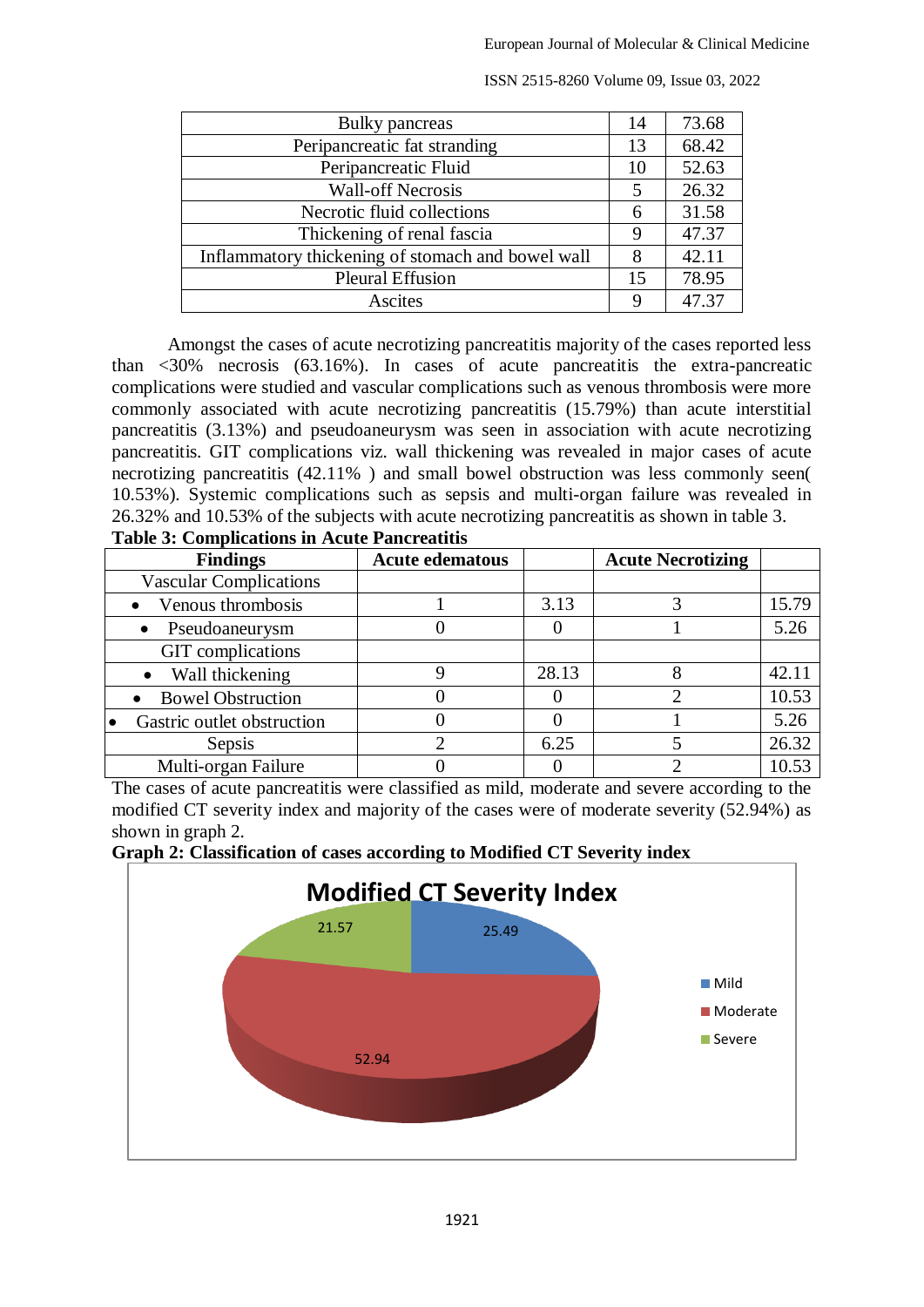Association of Modified CT Severity index and the clinical outcome of patients was studied and in subjects categorized as mild according to CT Severity index, majority of the subjects were cured. In subjects categorized as severe according to CT Severity index, recurrence, chronic pancreatitis and mortality were noted in 3, 5 and 2 subjects respectively. Hence, Modified CT Severity index was found to have excellent predictability (kappa value=0.85, p<0.01) of outcome among the subjects with pancreatitis (table 4).

| <b>Score</b> | $N=51$ | <b>Cured</b> | Recurrence | <b>Chronic</b><br><b>Pancreatitis</b> | <b>Death</b> | Kappa<br><b>Value</b> | <b>p</b> value |
|--------------|--------|--------------|------------|---------------------------------------|--------------|-----------------------|----------------|
| Mild         |        |              |            |                                       |              | 0.85                  | $< 0.01*$      |
| Moderate     |        |              |            |                                       |              |                       |                |
| Severe       |        |              |            |                                       |              |                       |                |

**Table 4: Association of Modified CT Severity index and clinical outcome**

\*: statistically significant

#### **DISCUSSION**

Computed tomography with contrast administration is the gold standard investigation and it elegantly documents the extent of parenchymal involvement, adjacent inflammatory changes and associated complications. It also helps categorize the cases as mild, moderate and severe according to the modified CTSI. Scan is done generally after 72 hrs of onset of clinical symptoms to best assess the full extent of the disease.<sup>13</sup> The present prospective observational study was conducted in the Department of Radio diagnosis, Imaging & Interventional radiology N.S.C.B Subharti Medical College, CSS Hospital, Meerut among 51 patients in any age group referred to the radiology department with clinical suspicion of acute pancreatitis.

In the present study out of 51 subjects, majority (54.90%) of the patients were males. Similarly KapilSawarkaret al<sup>13</sup>, Sameer Raghuwanshi et al<sup>14</sup> and Irshad Ahmad Banday et  $al<sup>15</sup>$  in their study revealed male predominance in patients with acute pancreatitis. Like other studies, we observed that male participants outnumbered the female participants.

In our study; maximum subjects were from the age group of 31-40 years (21.57%) followed by 51-60 (19.61%) and 41-50 years (17.65%). Similarly KapilSawarkar et al<sup>13</sup> in their study reported that majority of participants belonged to 31-40 years of age group, followed by group of 21-30 years. However MohdAltaf MIR et al<sup>16</sup>, observed that the majority of their patients were in the age range of 41-60 years.

In our study; pain in abdomen, vomiting, tenderness, pain radiating to the back, guarding and fever was found among 64.71%, 60.78%, 43.14%, 33.33%, 25.49% and 21.57% of the subjects respectively. According to KapilSawarkaret  $al<sup>13</sup>$ , almost all patients with acute pancreatitis presented with abdominal pain (95.65%), whereas 69.56% cases presented with guarding and 84.78% with tenderness. Block et al<sup>17</sup>, observed Triad of epigastric pain, nausea and vomiting was present in 75% of patients.

In the present study; the most common etiology was found to be gall stones (47.06%) followed by alcoholism (21.57%). Least common etiologies were trauma (3.92%) followed by drug induced (1.96%) pancreatitis. In males, alcohol was found to be most common aetiological agent. KapilSawarkar et  $al<sup>13</sup>$  in their study revealed that majority of the cases were due to alcoholism (78.26%) and the second most common etiological factor was gall stones  $(21.73%)$ . According to Steinberg et al<sup>18</sup>, biliary calculi and alcohol together constituted about 80-90% of the cases of acute pancreatitis. Similarly in our study major etiological factors were found to be gall stones and alcoholism.

In our study the lipase was the main biochemical parameter which was elevated in majority (64.7%) of the patients and was found to be more sensitive in detection of acute pancreatitis. The reported sensitivity of lipase varies in different studies. The range for its sensitivity is 85% to 100%. It is not clear whether it is more sensitive as compared to serum amylase.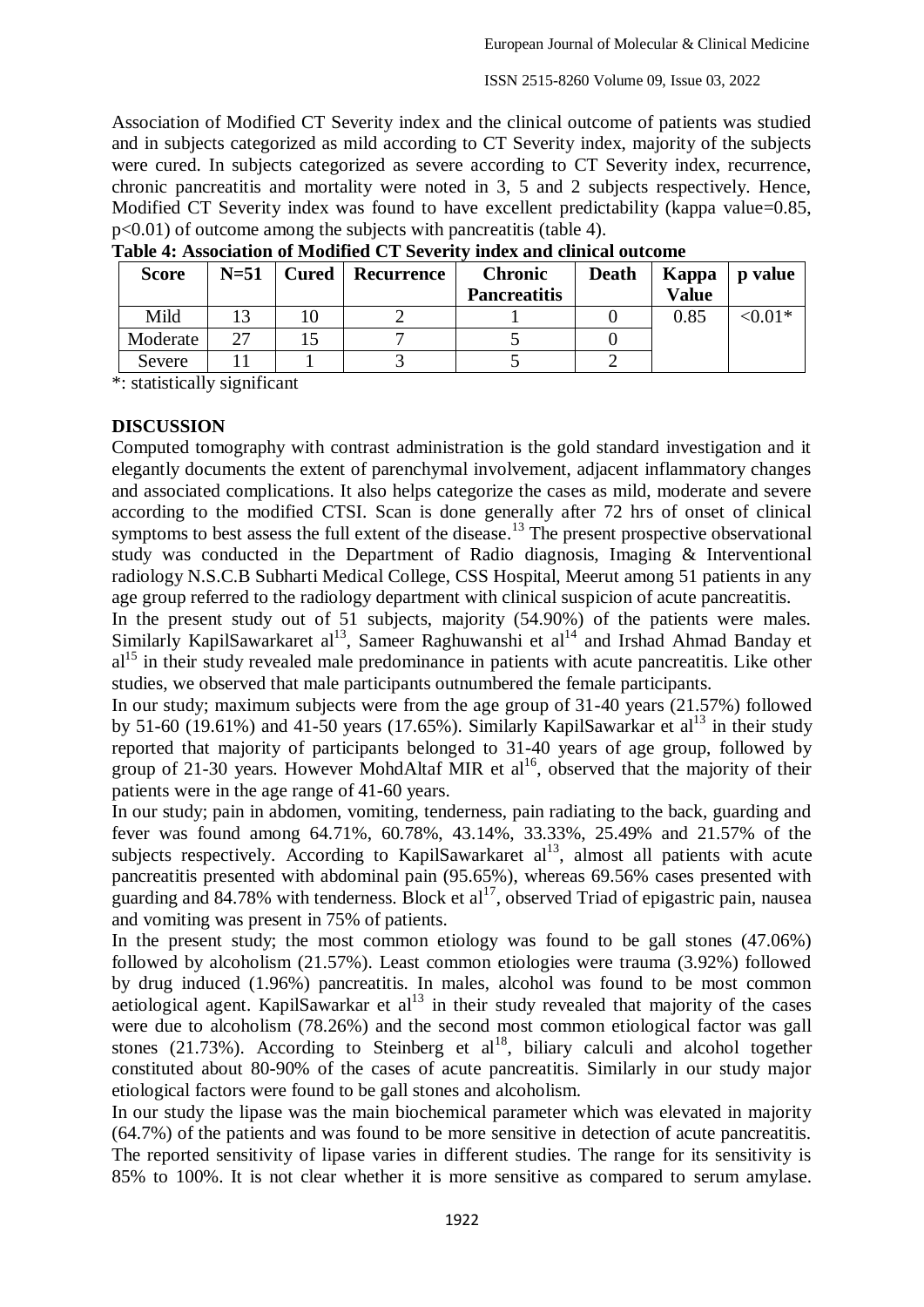Some studies show that it is more sensitive as compared to amylase, but others show it to be less. Lipase elevation is not specific for AP. There is a host of conditions besides AP where it is elevated. Despite this, overall it may be slightly superior to amylase in terms of specificity. However, it is now recognized that lipase can be elevated in as many conditions other than AP as amylase. Overall, to determine whether lipase is superior to amylase is a very challenging task and no study conclusively answer this question.<sup>19</sup>

According to CT, acute interstitial type of pancreatitis was seen in majority of the cases (62.7%) and acute necrotic pancreatitis was reported in fewer cases (37.25%). Above findings correlated well with KapilSawarkaret al<sup>13</sup> who in their study also revealed that majority (63%) of the patients had acute interstitial edematous pancreatitis and 37% patients had acute necrotic pancreatitis.

In acute necrotizing pancreatitis majority of the patients reported  $<$  30% necrosis (63.16%) and the major findings were; bulky pancreas (73.68%), peripancreatic fat stranding (68.42%), peri-pancreatic fluid (52.63%) and pleural effusion (78.95%). Inflammatory thickening of stomach and bowel wall and ascites was revealed in 47.37% of the subjects each. Necrotic fluid collections and wall-off necrosis was found among 31.58% and 26.32% of the subjects respectively. Vascular complications viz. venous thrombosis, pseudoaneurysm was found in 15.79% and 5.26% of the subjects with acute necrotizing pancreatitis. GIT complications viz. stomach and bowel wall thickening was revealed in 42.11% while sepsis and multi-organ failure was revealed in 26.32% and 10.53% of the subjects with acute necrotizing pancreatitis in our study.Findings in our study correlated well with the study of KapilSawarkar et al<sup>13</sup>who in their study revealed that major imaging finding in AP was bulky pancreas (56.52%) and amongst the cases of acute necrotizing pancreatitis majority (52.94%) were having <30% of necrosis while 47.05% had necrosis > 30%.

BiswanathSahuet al<sup>20</sup> observed that 25% of the cases presented with  $>30\%$  necrosis, 23.33% cases presented with >30% pancreatic necrosis and 51.66% cases did not have necrosis.According to MohdAltaf Miret al<sup>16</sup>, the most common finding on CECT was that of peripancreatic fluid collection, noted in 88% patients and infective necrosis which was seen in 4% of the patients. In a study by BandayIA et al<sup>15</sup>, infected necrosis occurred in 8%. Kapil Sawarkar et  $a^{13}$  in their study observed that majority of the cases of pleural effusion were associated with cases of acute interstitial pancreatitis. No patients had right sided pleural effusion, ascites or vascular complications. In acute necrotic pancreatitis, that majority of cases had bilateral pleural effusion. MohdAltaf MIR et al<sup>16</sup> observed that the most common extra-pancreatic complication was pleural effusion observed in 12% of the cases.Sameer Raghuwanshiet  $al<sup>14</sup>$  in their study reported that the pleural effusion was the most common extra-pancreatic complication with left sided pleural effusion being more common (46%). Among vascular complications, venous thrombosis in the portal vein followed by the splenic vein was the most common complication.

In our study the clinical outcome of the study participants was assessed and majority of the patients recovered (50.98%), while reoccurrence (23.53%), conversion to chronic pancreatitis  $(21.57%)$  were noted in some of the patients. Mortality was revealed in 3.92% of the subjects. KapilSawarkaret  $al<sup>13</sup>$  in their study similarly found that majority of cases were clinically cured and discharged i.e. 47.82 %. , 19.56% of the total study subjects reported recurrence of episodes of pancreatitis, while 30.54% of the total patients showed conversion into chronic pancreatitis. Mortality was reported in a case of acute necrotic pancreatitis with infected necrotic fluid died.

The cases of acute pancreatitis were classified as mild, moderate and severe according to the modified CT severity index and majority of the cases were of moderate severity (52.94%). Mild and severe cases of AP according to CTSI were depicted in 25.49% and 21.57% of the subjects respectively. Out of 13 subjects with mild CT Severity index majority of the patients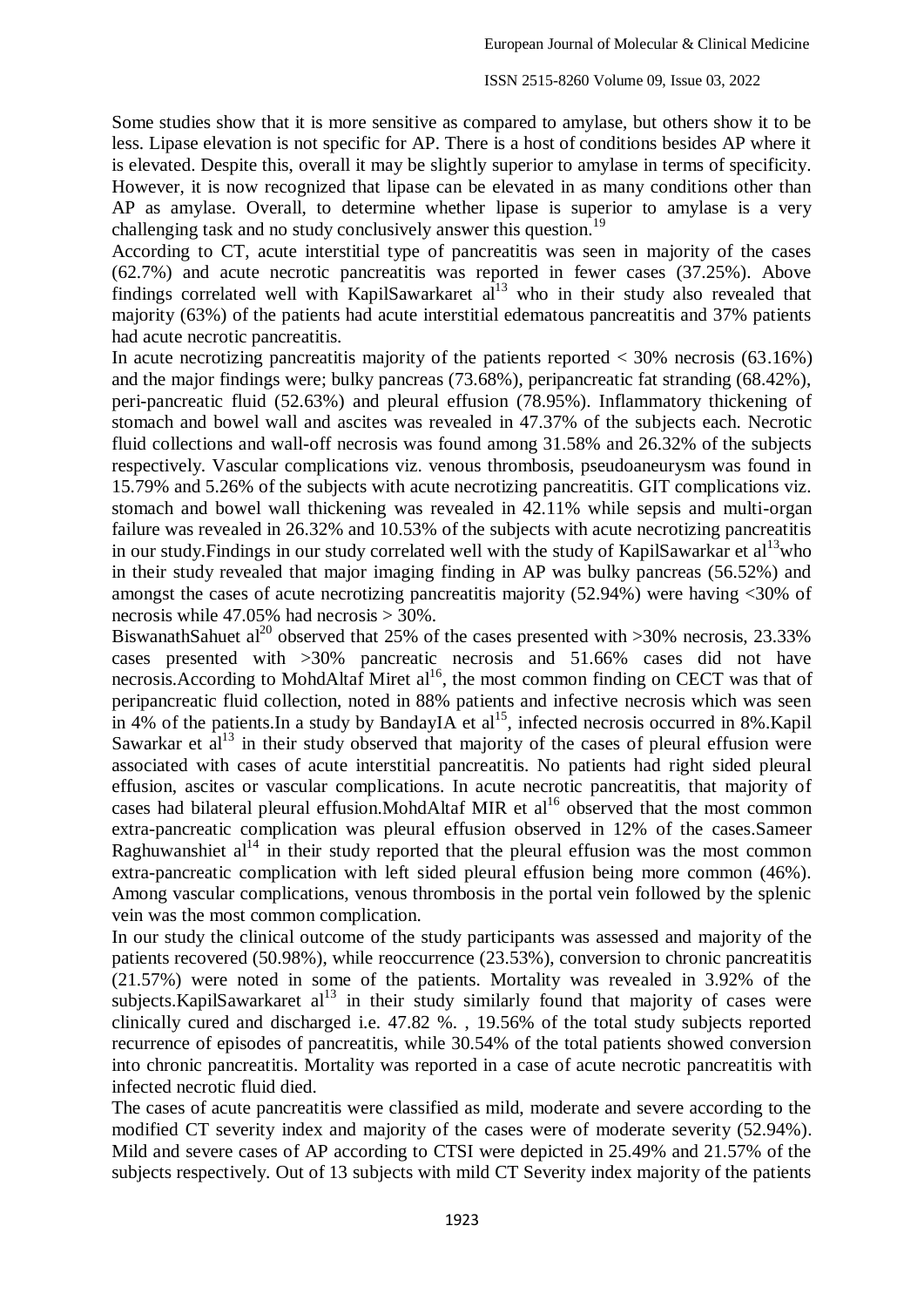recovered, recurrence and conversion into chronic pancreatitis was less commonly seen. Amongst the patients categorized as severe under the CTSI, majority of the patients showed conversion to chronic pancreatitis followed by recurrence and mortality occurred in 2 subjects due to sepsis and multi-organ failure. Very few patients (9.09%) with severe score under CTSI completely recovered. Hence, Modified CT Severity index was found to have excellent predictability (kappa value= $0.85$ , p< $0.01$ ) of outcome among the subjects with pancreatitis in our study.KapilSawarkar et  $al<sup>13</sup>$  in their study showed that 19.56% cases have mild index, majority (56.52% cases) have moderate index while 23.91% cases have severe index. They also found excellent correlation between modified CTSI and clinical outcome. These findings are similar to our study. Balthazar et  $al<sup>21</sup>$ , noted morbidity of 0% in patients with CTSI of 0-1, 8% in patients with modified CTSI of 2-3, 35% in patients with CTSI of 4-6, and 92% in patients with CTSI of 7-10. Irshad Ahmad Bandayet  $al<sup>15</sup>$  in their study observed 18%, 38% patients as mild and moderate pancreatitis. Majority of the cases included in severe category according to modified CTSI (44%), followed by moderate (38%) followed by mild (18%).

The present study demonstrated a myriad of imaging findings, complications and was successful in establishing the usefulness of MDCT in acute pancreatitis and also the correlation of CTSI with the clinical outcome. However, it does have some limitations. This study was not aimed at deriving the intervention and management of the condition, nor was there any long term follow-up to establish the sequelae of these complications. Also, as the study was conducted in a single institute, it was limited to a smaller group of patients.

### **CONCLUSION**

MDCT proved to be the imaging modality of choice in patients of AP. The faster scanning time and lack of respiratory misregistration allowed for better resolution and superior scan quality. The ability of Multidetector CT to scan in both arterial and venous phases with its post processing techniques allowed for excellent visualisation of the pancreas, biliary anatomy and peripancreatic vasculature. It was thus of great importance in reaching the diagnosis, assessing the severity and associated complications. MDCT successfully used to calculate MCTSI which revealed astrong correlation with clinical outcome and was helpful in assessing disease progression and patient mortality.

### **REFERENCES**

- 1. Lenhart DK, Balthazar EJ. MDCT of acute mild (non-necrotising) pancreatitis: Abdominal complications and fate of fluid collections. AJR Am J Roentgenol. 2008;190(3):643-49.
- 2. Shivamurthy S, Pooja Mk, GowdaVm, Pious R. Role of Multi Detector Computed Tomography in Evaluation of Vascular Complications of Pancreatitis: A Cross-sectional Study. Int J AnatRadiolSurg 2021;10(2): RO16-RO20.
- 3. Busireddy KK, AlObaidy M, Ramalho M, Kalubowila J, Baodong L, Santagostino I, Semelka RC. Pancreatitis-imaging approach. World J GastrointestPathophysiol 2014; 5(3): 252-270.
- 4. Shanbhogue AK, Fasih N, Surabhi VR, Doherty GP, Shanbhogue DK, Sethi SK. A clinical and radiologic review of uncommon types and causes of pancreatitis. Radiographics. 2009;29(4):1003-26.
- 5. Banks PA, Bollen TL, Dervenis C, et al. Classification of acute pancreatitis: 2012— Revision of the Atlanta classification and definitions by international consensus. Gut 2013; 62:102–111
- 6. Bollen TL, van Santvoort HC, et al. The Atlanta Classification of acute pancreatitis revisited. British Journal of Surgery 2008; 95: 6–21.